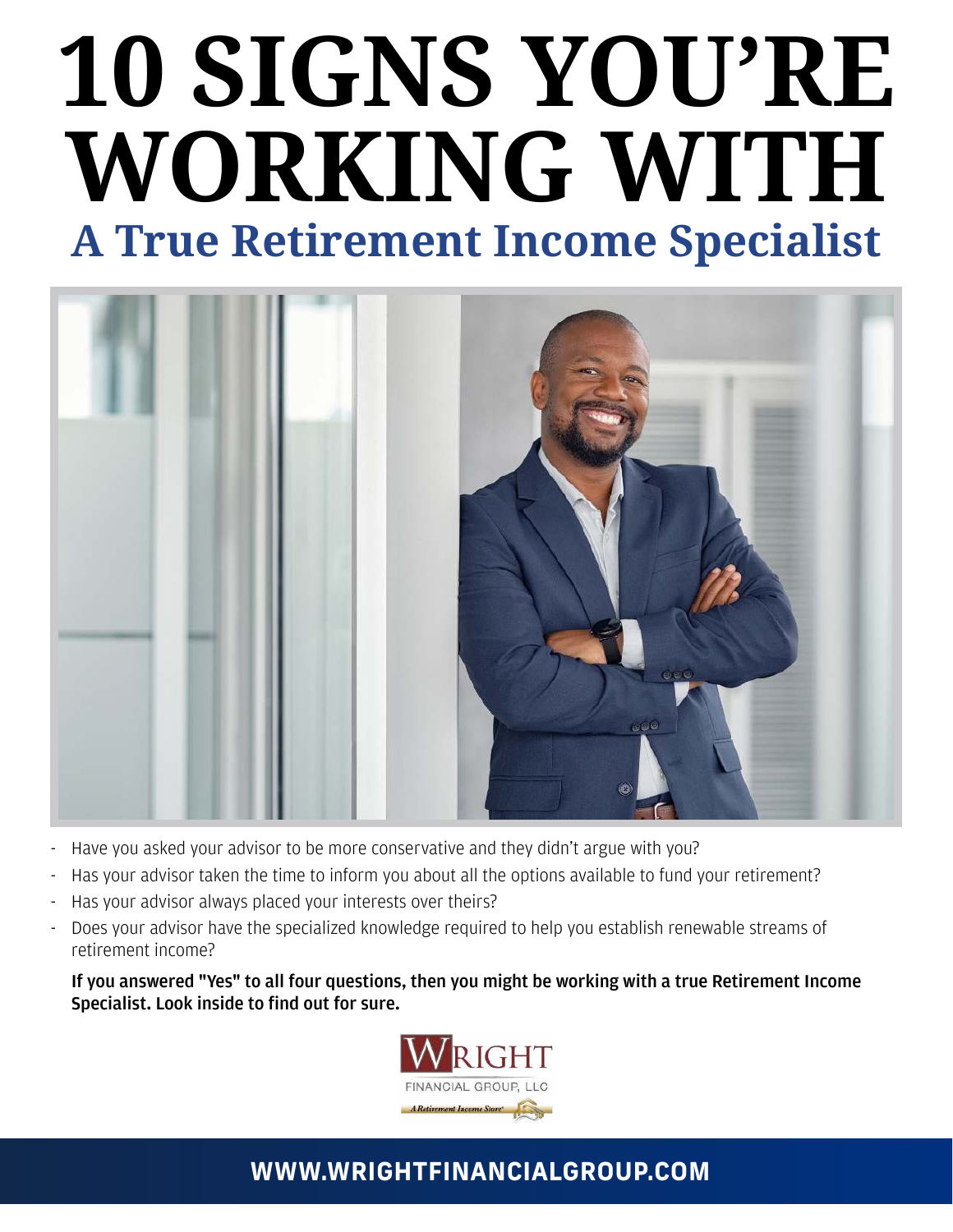

#### CHECK ALL THAT APPLY.

You've noticed that your current financial advisor:

- Listens to Your Concerns: You asked your advisor to be more conservative in your approach to investing for retirement and they didn't fight you on it.
- Always Places Your Interests Ahead of Theirs: Your advisor always places your interests over theirs, which means you might be working with a financial advisor who is a fiduciary.
- Never Pushes Prepackaged Products: Instead of relying exclusively on bond mutual funds to satisfy your fixed income needs, your advisor takes the time to create a customized portfolio of individual income-generating investments to fit your needs.
- Prefers Individual Bonds Over Bond Mutual Funds: When you buy individual bonds, you're guaranteed a fixed rate of interest and you are also guaranteed to get the face value of that bond back at maturity—assuming no defaults. Neither of these guarantees apply to bond mutual funds.
- Does Not Worry About Assets Under Management: Your advisor seems less interested in how much of your money you are willing to allow them to manage and is more concerned about informing you about all the options available to help meet your long-term financial goals.
- Avoids Stock Mutual Funds: Your advisor doesn't take the easy way out and rely on mutual funds. Instead they take the time to research individual holdings.
- Doesn't Use Tired Old Wall Street Clichés: Your advisor has not told you things like "the only way to invest for retirement is in the stock market", or "it's not about timing the market, it's about time in the market", or "trust me, this time it will be different".
- Understands the Dangers of "Engineering" Income through the Withdrawal Method: Your advisor would never recommend that you liquidate shares of your investments to generate income for retirement, because they know it could lead to the cannibalization of your retirement savings.
- Won't Double Dip You in Mutual Fund Fees: Your financial advisor would never add on additional fees or commissions for simply placing your money into a few different mutual funds.
- Avoids the Hidden Fees Inherent in Variable Annuities: Your advisor knows that variable annuities are an easy way to maintain much of the risk of the stock market in one of the most expensive ways possible.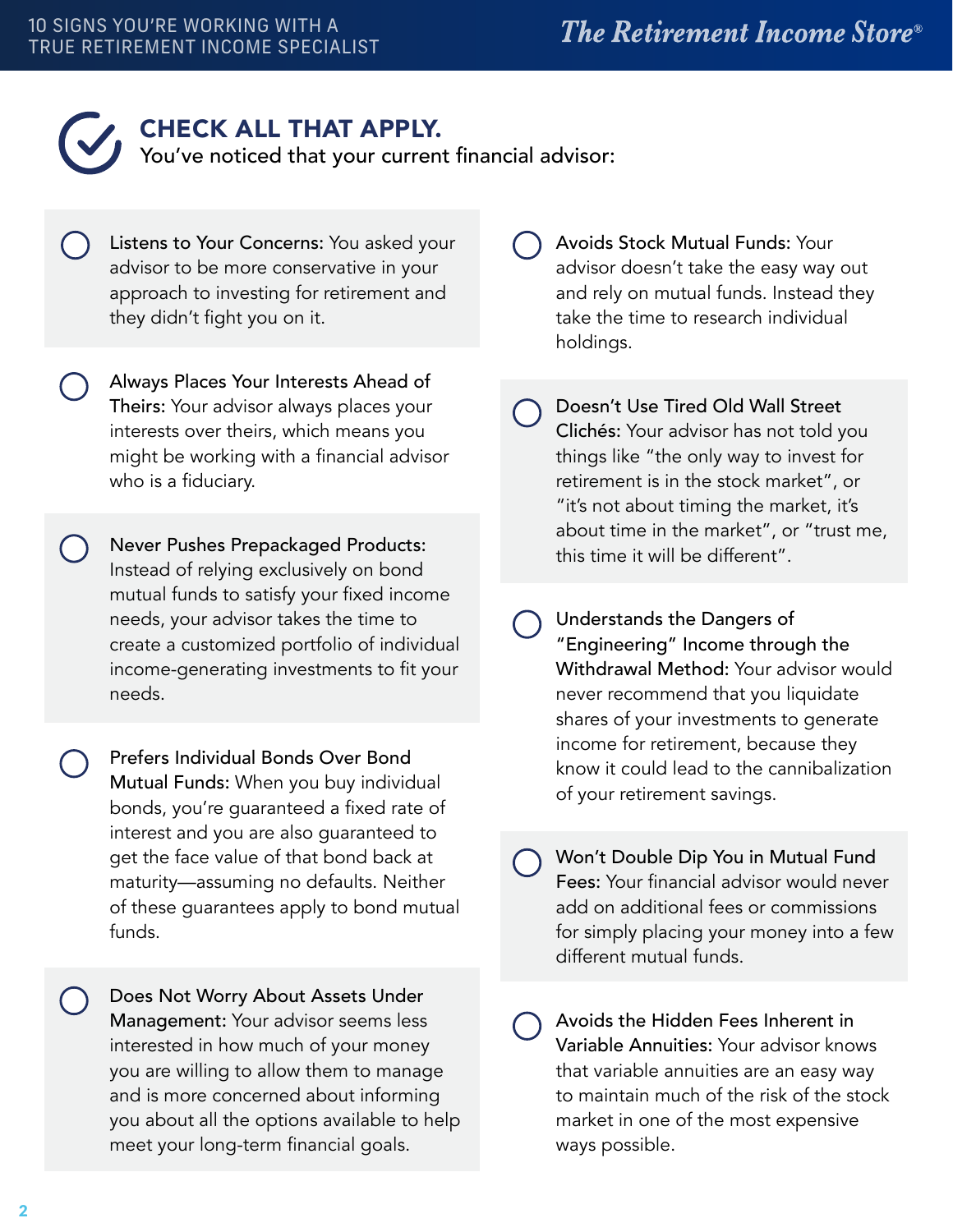## Financial Advisor Listens to Your Concerns **01 02**

If you've asked your financial advisor to move your assets into more conservative investment vehicles, such as bonds and bond-like instruments, and they didn't fight you about it, then you might be working with a true retirement Income Specialist.

Income Specialists know that as you approach retirement, there's a simple, yet very important switch you need to make in how you plan and save for retirement. The switch we're talking about is shifting your focus from investing for growth, or capital appreciation, to investing for income. Failure to make this switch is often the reason why people fall short of reaching their long-term financial goals.

Unfortunately, since many of the advisors serving those in the Baby Boomer demographic first got into the industry during the 1980s and 90s, in what was the fastest growing stock market in U.S. history, many became stock market specialists focused on chasing growth. Since their clients were participating in the market through mutual funds, many of these advisors also became overly dependent on mutual funds. Few know how to invest for income the right way, through interest and dividends.

Advisors today would prefer to keep your money invested in a mutual fund, where they can sit back and let the fund manager do all the research and heavy lifting, while the advisor collects a fee or commission for simply placing your money into the fund. In other words, the advisor might be more concerned about setting up streams of income for themselves, and not for you. That brings us to item #2 on our list.

# Advisor Always Places Your Interests Ahead of Theirs

If you never have to wonder whether your advisor is putting their interests over yours, you might be working with an Income Specialist who is a fiduciary.

Certified financial planners and registered investment advisors take a pledge to put their clients' interests ahead of their own. This is known as acting as a fiduciary. Traditional stockbrokers aren't held to the same standard, even if they've given themselves the title of financial advisor.

A fiduciary is a person who holds a legal relationship of trust with one or more parties. Typically, a fiduciary prudently takes care of money or other assets for another person.

In February 2017, President Trump signed an executive order directing the Department of Labor to review and potentially rescind the fiduciary rule that requires financial advisors to act in the best interests of their clients. This rule basically required financial advisors and stock brokers to put the interest of their clients above their own when working with retirement accounts – much like lawyers and doctors do.

On June 14, 2018 Barrons.com announced that the Department of Labor's Fiduciary Rule is "Officially Dead", marking the end of the rule which was crafted by the Obama Administration.<sup>1</sup>

Instead, the Securities and Exchange Commission has proposed its "Best Interest Rule" that could end up replacing the fiduciary rule for brokers and financial advisors. The Wall Street Journal reported:

*The SEC's plan to require brokers to act in the best interest of clients is less restrictive than the "fiduciary rule" affecting retirement accounts…*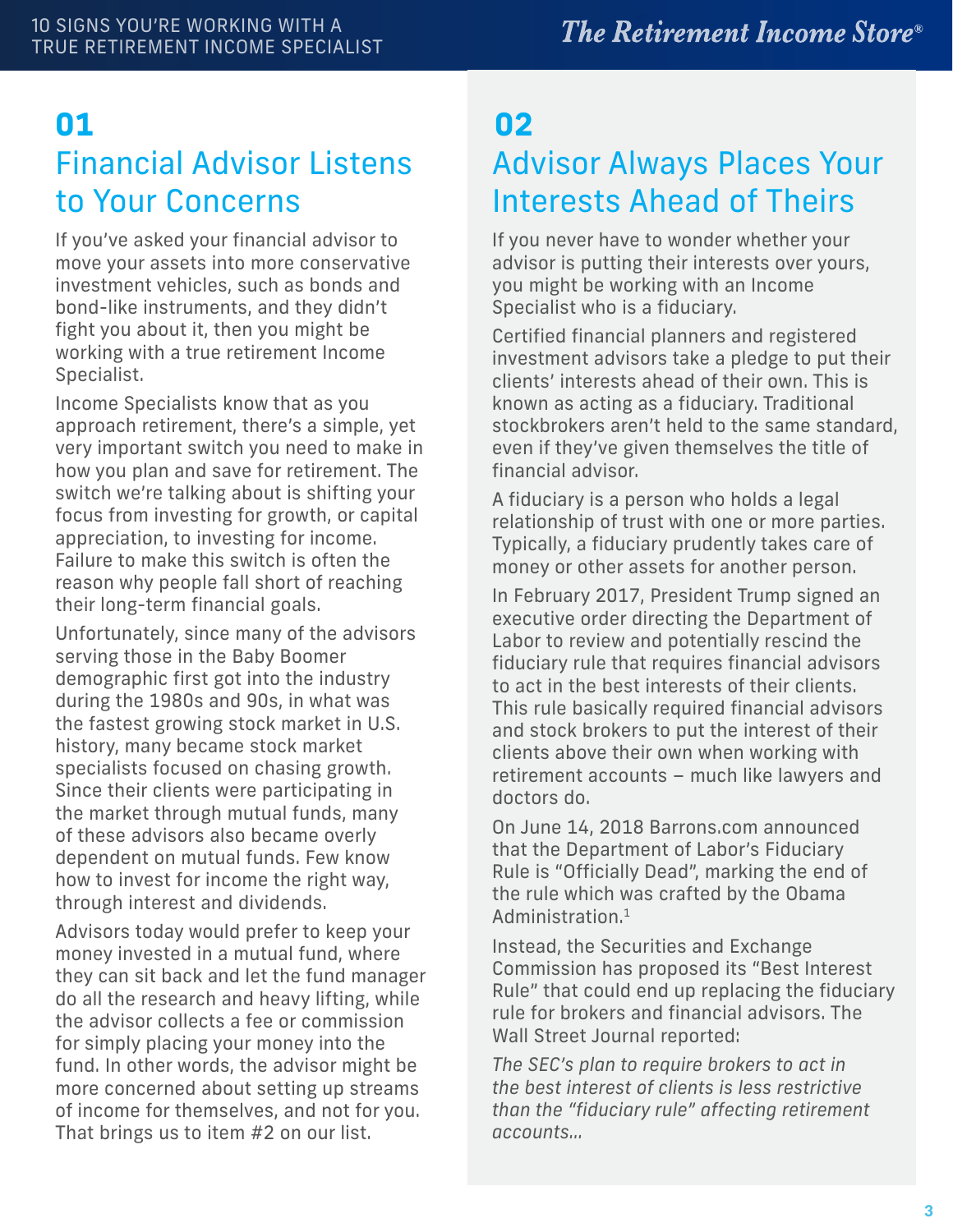*The SEC's rule would not ban any single conflict of interest, such as sales contests that brokers conduct to juice sales of particular products but would generally require brokers to disclose conflicts of interest and try to blunt their impact.*<sup>2</sup>

So, as of now, if you are working with a financial advisor who is a registered broker, he or she is only obligated to recommend investments that are "suitable" for you. So, if they have a choice between two similar mutual funds, but one pays a higher commission, they could recommend the one that pays them a higher commission—even if the other fund might be better for your portfolio over the long term.

The good news is that Independent Advisor Representatives (IARs) who are part of Registered Investment Advisory (RIA) firms are still required to act as fiduciaries. So, if you are working with a true Income Specialist, you can rest assured knowing your interests will always come first, because a true Income Specialist is a financial advisor who is also a fiduciary.

When you work with an Income Specialist, you'll never have to wonder if the reason your advisor finds an investment "suitable" for you is because their firm is running a contest that offers a free trip to Hawaii to the advisor who sells the most of that product that week—which brings us to the next item on our list.



# **03** Advisor Never Pushes Prepackaged Products

If, instead of relying on prepackaged investments like mutual funds, your advisor takes the time to create a customized portfolio of individual securities to meet your needs, you might be working with a true retirement Income Specialist.

Here it's important to understand the different ways stockbrokers, financial advisors, and Investment Advisor Representatives (IAR) who are part of Registered Investment Advisory (RIA) firms are paid. IARs are compensated on a fee-only basis. A big benefit to hiring an Investment Advisor Representative who is part of an RIA is that they have no financial incentive to recommend a "prepackaged" product. They recommend what they feel is in your best interest.<sup>3</sup>

On the other hand, many brokers and advisors are compensated on a commissiononly basis. This means that they make money by selling "pre-fabricated" financial services products, like stock mutual funds or bond mutual funds. Another type of compensation structure is known as commission and fees. Commission and fee-based advisors might receive a fee for punching your information into their computer to generate a financial plan for you and then will collect a commission when they sell you that prepackaged investment product.

You can avoid having to wonder why your advisor is recommending certain products by working with an Investment Advisor Representative (IAR) who is part of a Registered Investment Advisory (RIA) firm.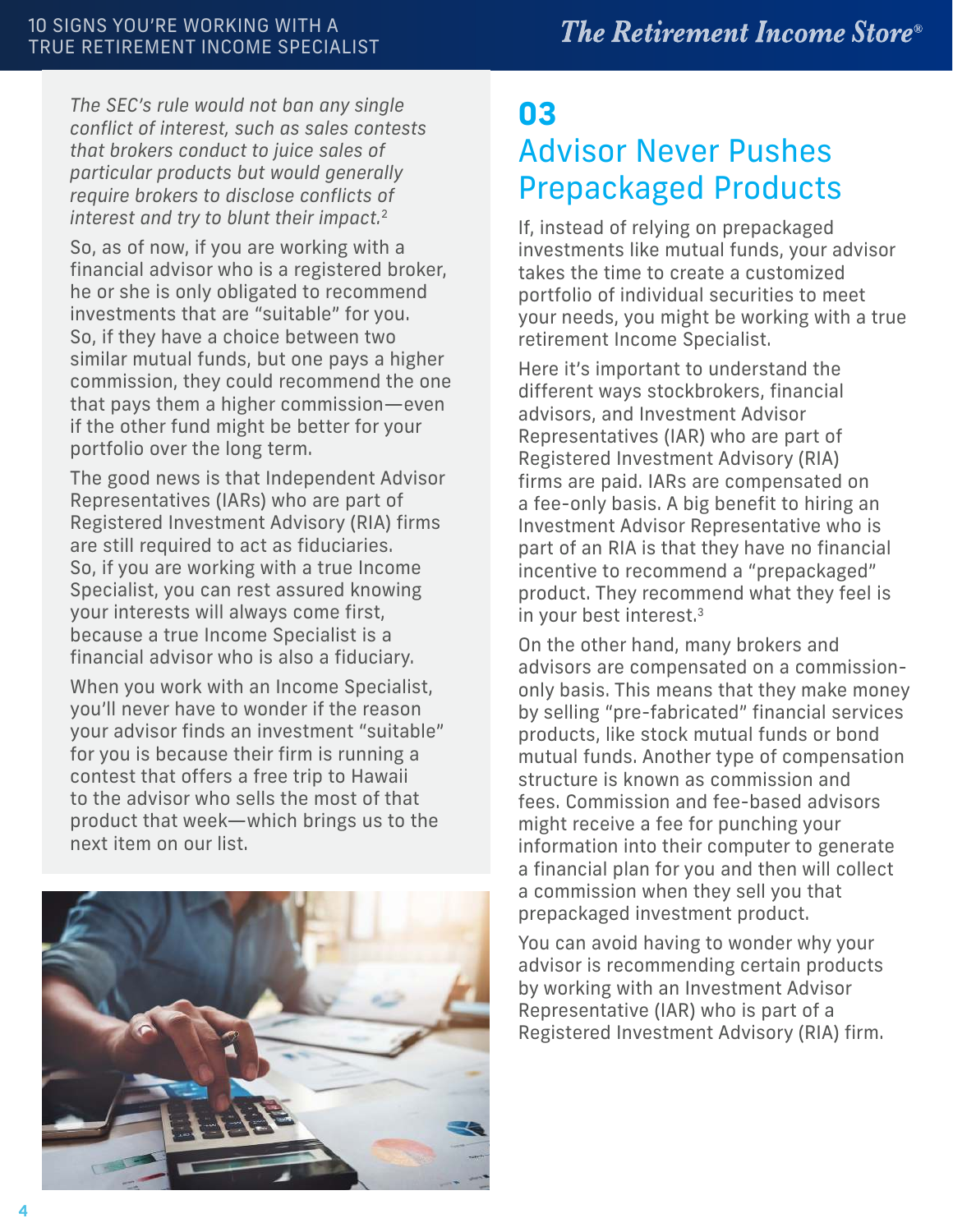#### **04**

## Advisor Prefers Individual Bonds Over Bond Mutual Funds

If your advisor avoids bond mutual funds because he or she knows they don't offer the two guarantees that individual bonds offer, assuming there are no defaults, then you might be working with a true retirement Income Specialist.

Since many advisors who serve those in the Baby Boomer demographic got into the business during the 1980s and 90s in what was the best stock market in U.S. history, they became stock market specialists. Frankly, if they do fixed income, it's usually an afterthought. Most will just take the easy way out and invest client money in bond mutual funds.

What many don't realize is that bond mutual funds carry risks and tax implications that

can be reduced by investing in a portfolio of individual bonds, or other bond-like instruments.

When an investor buys an individual bond, they receive two important guarantees. They're guaranteed a fixed rate of interest for the life of the bond, and when the bond matures, they're guaranteed to get the face value back – assuming there have been no defaults. Both guarantees that come with individual bonds are "off the table" with bond mutual funds.

This is why a true Income Specialist will favor individual bonds to satisfy their clients' fixed income needs.



#### **05**

# Advisor Does Not Worry About Assets Under Management (AUM)

If, instead of focusing on how much of your assets they can manage for you, your advisor is more concerned about informing you of all the income-generating options available to help meet your long-term financial goals, you might be working with a true retirement Income Specialist.

For investors, AUM can be an important consideration when it comes to the fees they are charged. Prepackaged investment products can charge management fees that are calculated as a fixed percentage of AUM. Financial advisors can also charge their clients fees that are based on total AUM. This can help to explain why some financial advisors seem to be chomping at the bit to get as much of your assets as they can under their control.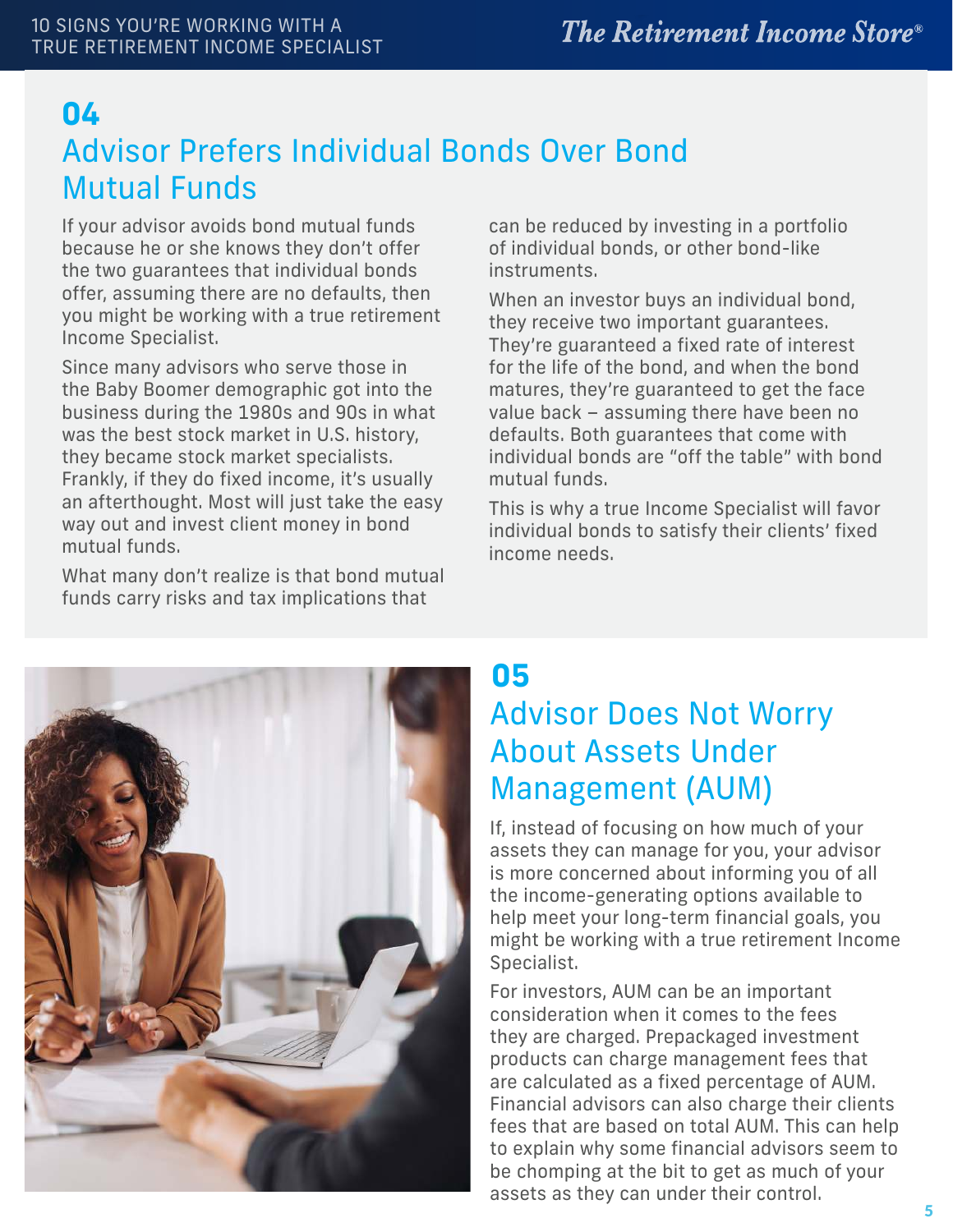#### **The Retirement Income Store®**

#### **06 07** Advisor Avoids Stock Mutual Funds, AKA "The Disease of Ease"

If, instead of taking the easy way out and placing a significant portion of your portfolio in mutual funds, your advisor takes the time to create a customized portfolio of individual holdings best suited for your individual needs, then you might be working with a true retirement Income Specialist.

Instead of taking the time to research individual securities, some advisors will recommend a mutual fund to give you instant diversification. Unfortunately, the simplicity and convenience that mutual funds can provide advisors comes with additional costs and risks to investors.

We already discussed the fact that when an investor buys an individual bond, they receive two important guarantees: a fixed rate of interest for the life of the bond, and they're guaranteed to get the bond's par value back at maturity, assuming no defaults. With bond mutual funds, neither of these guarantees exist.

With stock mutual funds, one of the biggest risks is market volatility. Let's say that the market is down when you need to withdraw funds to cover some expenses. If you were invested in a stock mutual fund, you could be forced to liquidate more shares of your fund to generate the money you need. To learn more about why this could lead to a big problem, see #8 on this list.

Another major problem with relying on mutual funds is the high costs associated with them. The fee structure of most mutual funds can be very complex, but in the end these fees can end up eating away at the gains the fund manages to earn. See item #9 on our list to learn about how investing in mutual funds could lead to double dipping in fees.

# Advisor Doesn't Use Tired Old Wall Street Clichés

If your advisor has never said "the only way to invest for retirement is in the stock market", or "it's not about timing the market, it's about time in the market", then you might be working with a true retirement Income Specialist.

A true Income Specialist knows that as you get within 10 years of retirement, it makes sense to start reducing your exposure to stock market risk. The remaining stocks you do hold on to really should be higher dividendpaying stocks that can help to generate reliable streams of income for retirement.

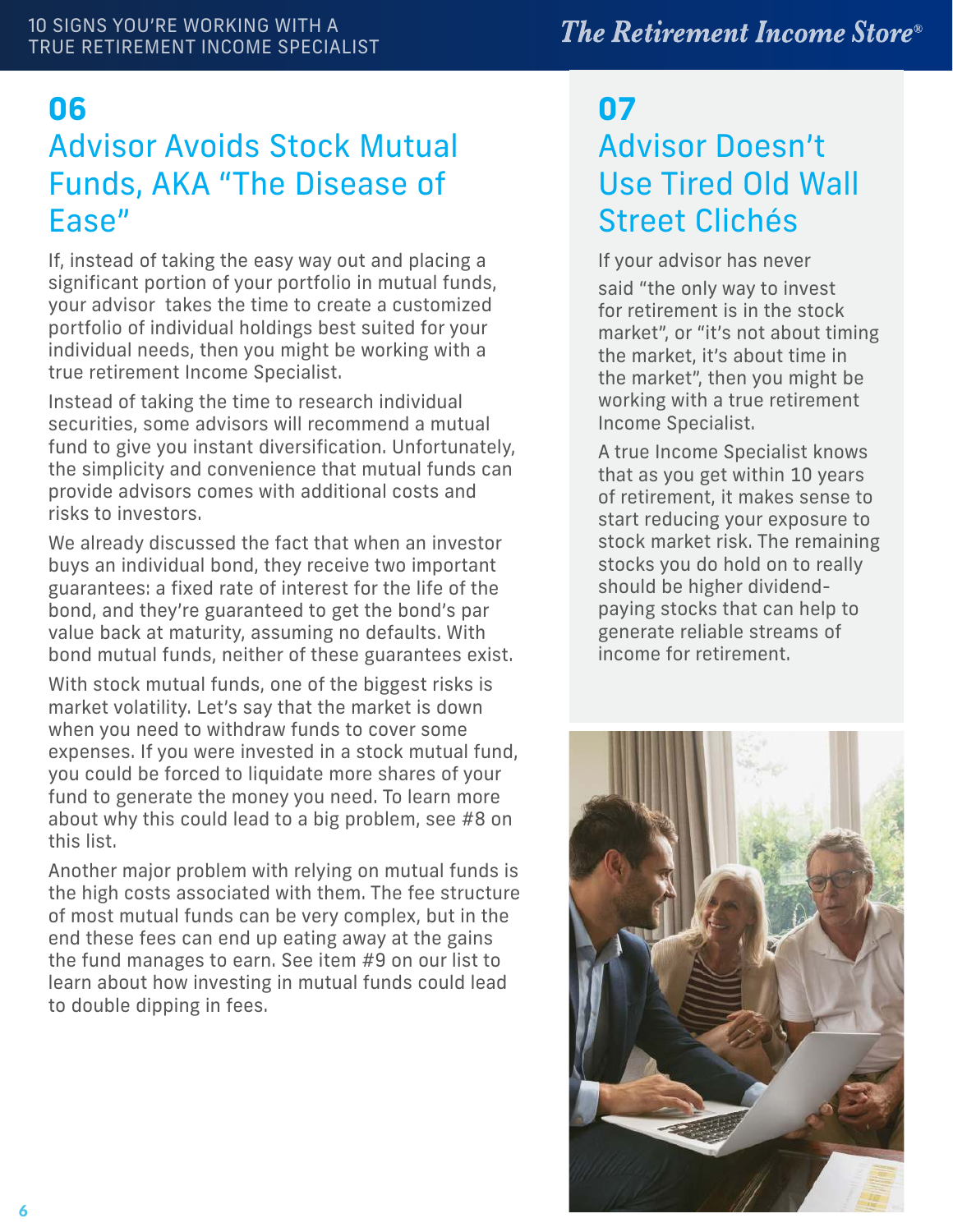#### **08**

#### Advisor Understands the Dangers of "Engineering" Income through the Withdrawal Method

If your advisor has never recommended that you liquidate shares of your investments to generate income for retirement, then you might be working with a true retirement Income Specialist.

Income Specialists are aware of the dangers of having to liquidate shares of your investments to "engineer" the income you'll need in retirement. They know it could lead to the cannibalization of your retirement savings.

Many investors are familiar with the term dollar-cost averaging. The idea is to consistently invest the same dollar amount over time, so that when the market is down, you can purchase more shares of an investment. Over time, this can help to reduce the average purchase price per share, so you can buy low and sell high—which is a cornerstone principle of smart investing.

This strategy works well when you're in the contribution stage of retirement investing. The problem arises when you are no longer saving into your retirement fund and you need to withdraw funds from your retirement savings to cover expenses, like IRS-mandated Required Minimum Distributions (RMDs).

If you take a look back through 200 years of stock market history, we see that the stock market works in cycles. Each full cycle takes about 35 years, containing both long-term secular bear and bull market cycles. So, if you end up living 30 years or longer into retirement, you'll probably experience a bear market.

During those bear market years, you'll either have to spend less, or you might have to delve into the principal balance of your retirement savings, which can be quite a slippery slope. It's actually even worse than just spending principal, because in the years the market is down, you'd be forced to liquidate a greater number of shares to engineer the income you need to pay the bills.

This is known as reverse dollar-cost averaging and is one of the biggest mistakes a retiree can make, because it could lead to you outliving your retirement savings. A true retirement Income Specialist knows this. That's why they will work with you to invest your hardearned savings in a manner that can generate ongoing and renewable streams of interest and dividends you can count on well into retirement.

# **09** Won't Double Dip You in Mutual Fund Fees

If your current financial advisor has never added on additional fees or commissions for simply placing your money into a few mutual funds, then you might be working with a true retirement Income Specialist.

All mutual funds have embedded management and administrative fees, plus other types of charges like 12b-1 fees, but that's not it. Sometimes you run the risk of being double dipped in fees. By this, we

mean that you are also being charged a fee or commission by your advisor as well. That's right; although the fund manager is the one conducting all the research, and selecting and managing the investments in that fund, many advisors will tack on an additional fee for placing your money in that fund.

This is similar to taking your car to a mechanic who charges you a fee for telling you what is wrong with your car and then having to pay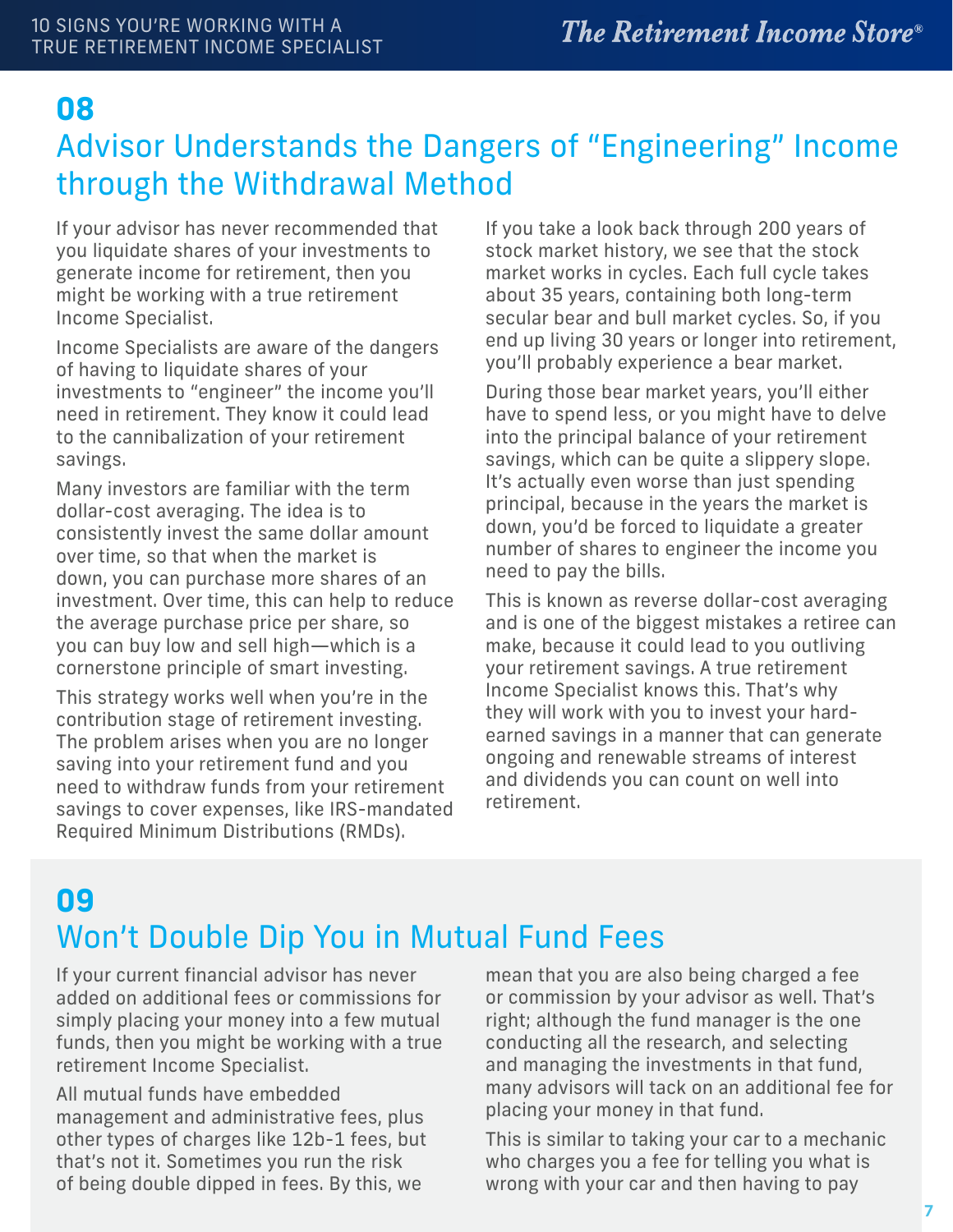another fee to a different mechanic who actually fixes your car. Most of us wouldn't do that, yet many of us are willing to pay multiple fees on the funds we invest in.

In essence, a broker could charge you twice the normal commission, while actually doing little work managing your investment. It's a great deal for the broker, but not so good for you. This is why a true Income Specialist will avoid mutual funds and will do the research to create an actively managed portfolio of individual securities for their clients.



## **10** Avoids the Hidden Fees Inherent in Variable **Annuities**

If your advisor knows that variable annuities can leave you exposed to much of the risk of the stock market, in one of the most expensive ways possible, then you might be working with a true retirement Income Specialist.

An article that appeared on Forbes.com called "9 Reasons You Need to Avoid Variable Annuities" describes why many financial advisors and personal finance "gurus" despise variable annuities. In addition to offering limited investment options, a big reason many investors will avoid variable annuities is their high fees, which are anywhere from 2% to 4% per year.<sup>4</sup>

Variable annuities also typically lack liquidity and can tie up your money for long periods of time. So, if an emergency comes up and you need your money, you will be hit with surrender penalties.

Here's what Suze Orman, a past guest on our Founder's show, The Income Generation, had to say about variable annuities, "I hate variable annuities with a passion…especially variable annuities that are used in retirement accounts…I think variable annuities were created…for one reason only…to make the financial advisor selling you those variable annuities money."<sup>4</sup>

There are some rare occasions when a variable annuity might make sense, such as a doctor who wants to protect his or her assets from malpractice suits. There are a small amount of other situations where variable annuities could make sense, but they are few and far between. Usually variable annuities tend to favor the bank account of the advisor or broker selling them. That is why a true retirement Income Specialist will stay away from variable annuities.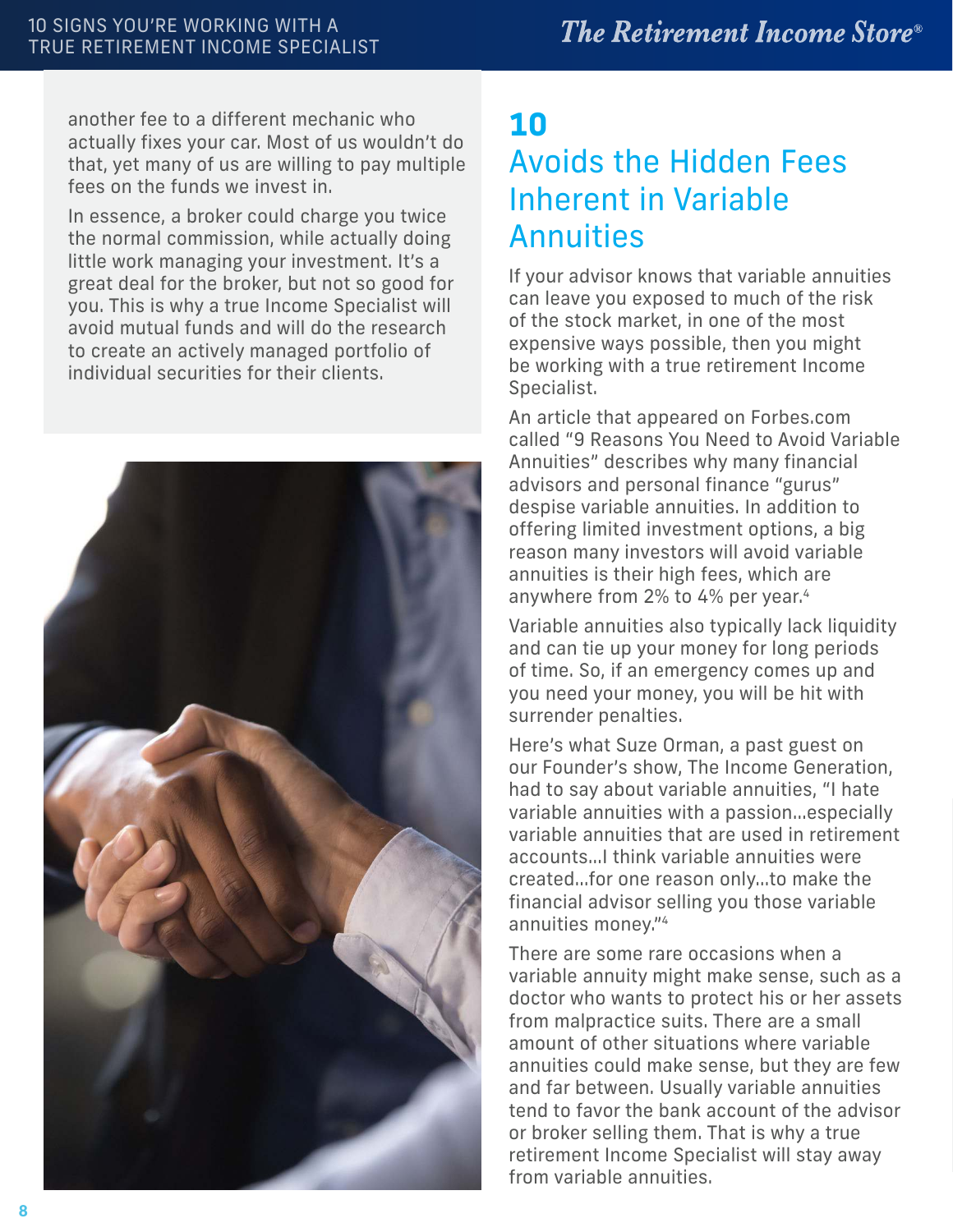## Financial Advisors Who Specialize in Investing for Income Can Help to Ensure Their Clients' Transition Into Retirement

The Retirement Income Store works with a wide range of clients nationwide and specializes in helping those who are in or near retirement. Our Income Specialists are experienced in investing with methods that help maximize opportunities for income and growth, while helping to minimize risk.

If you were born in 1970 or earlier, our Income Specialists can help to get you started on the path to a more reliable retirement outcome than most traditional stock market-based plans can offer.

When you have your call with an Income Specialist in your area, they can help you determine the extent to which investing for income can work for you. If you have any questions while reading the material in your Retirement Income Kit, please write them down so you can remember to ask your Income Specialist about them during your complimentary call.

#### **Works Cited:**

- 1. https://www.barrons.com/articles/sec-proposes-its-best-interest-rule-1524091249?mod=article\_inline
- 2. https://www.wsj.com/articles/sec-votes-to-propose-stricter-brokerstandards-1524087157
- 3. http://www.dummies.com/personal-finance/estate-planning/how-financial-advisors-getpaid/
- 4. https://www.forbes.com/sites/feeonlyplanner/2012/7/02/9-reasons-you-need-to-avoidvariable-annuities/#711a655f5f19